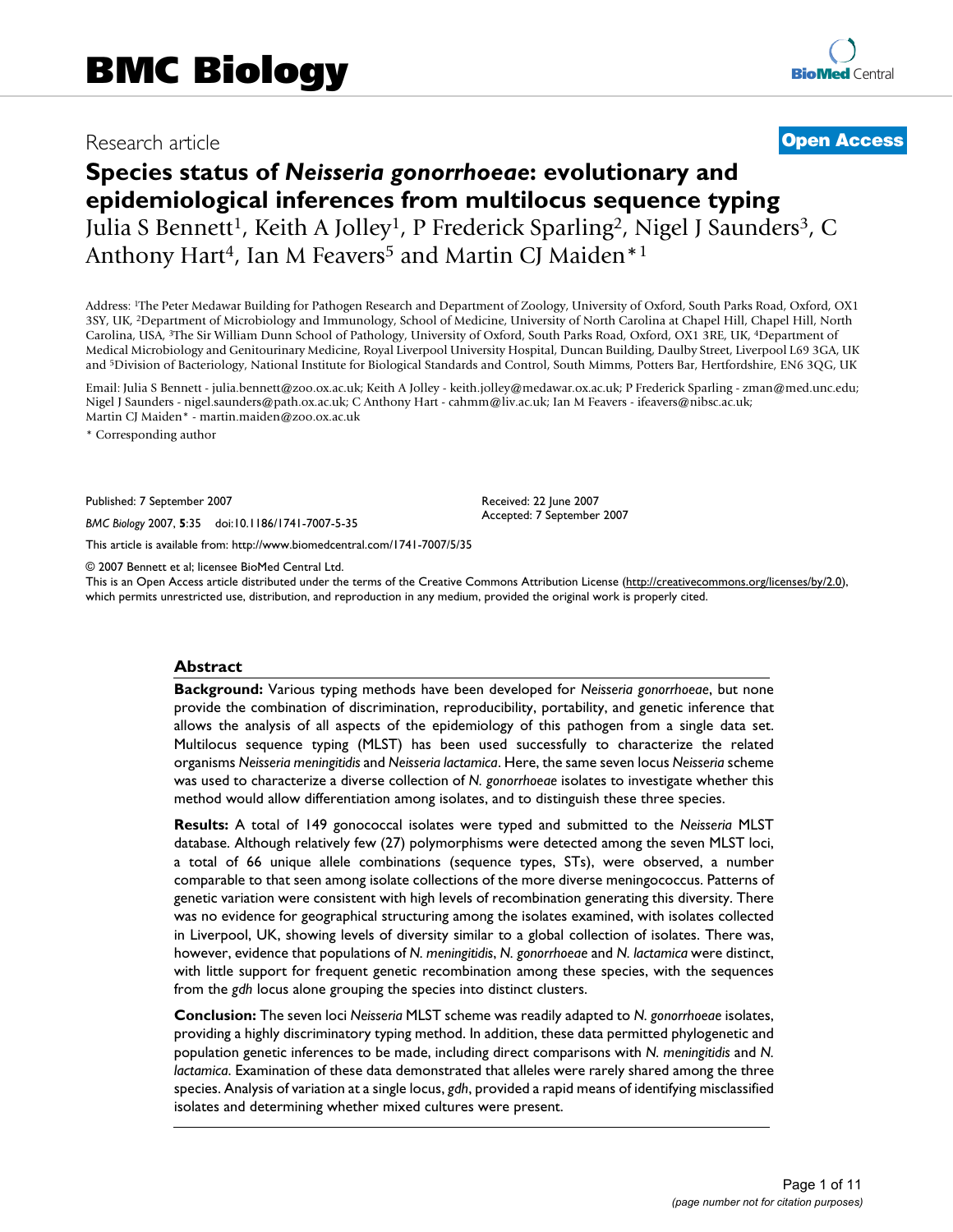# **Background**

Gonorrhoea, caused by the bacterium *Neisseria gonorrhoeae*, remains one of the most common sexually transmitted diseases contributing a substantial burden of morbidity, mortality and infertility worldwide. The disease is treatable and curable, but no vaccine is available. Consequently the control of this important disease depends on the identification and treatment of infected individuals and their contacts in transmission networks. High-resolution and reproducible typing methods for clinical isolates of the gonococcus are therefore central to the control of gonococcal infection. Knowledge of the gonococcal strains circulating both locally and globally, and of temporal changes in the prevalence of these strains, would identify transmission patterns and may assist in prevention and control of this disease.

Many typing schemes have been developed for *N. gonorrhoeae* but no single typing scheme has been generally adopted, and the lack of a single, generally accepted typing method has impeded the sharing of epidemiological data between laboratories. Auxotyping and serotyping are often applied to gonococci and these techniques are frequently combined, but they do not always provide sufficient resolution to distinguish between epidemiologically related and unrelated isolates [1].

Molecular based typing schemes [\[2-](#page-9-0)[6](#page-9-1)] provide better discrimination among isolates. One method, multilocus enzyme electrophoresis (MLEE), which indexes variation in housekeeping genes, has been utilized to characterize gonococci, and has shown that strains with an AHU- (arginine, hypoxanthine and uracil requiring) auxotype are uniform, despite frequent recombination among gonococci [[7](#page-9-2)]. AHU- isolates have been linked to disseminated gonococcal infection (DGI) [\[8\]](#page-9-3), which is related to the penicillin sensitive phenotype usually found among these isolates [9].

Methods that use nucleotide sequencing, however, [\[10](#page-10-0)- 13], are more portable, have greater definition, and make data storage in globally accessible databases via the internet easier. One method, based on the nucleotide sequence fragments from two gonococcal antigen genes under diversifying immune selection: *por* and *tbpB* (*N. gonorrhoeae* multi antigen sequence typing, NG-MAST) [14,15], provides a high level of discrimination. However the NG-MAST database only includes genotypes, consisting of two number allelic profiles and the nucleotide sequences, with no isolate data available.

One established method for the characterization of bacteria is multilocus sequence typing (MLST), a development of MLEE, and a highly discriminatory system for indexing the relatedness among isolates based on genetic variation present in genes under stabilising selection for conservation of metabolic function [16]. It is employed for the characterisation of many bacterial species, including the closely related pathogen *Neisseria meningitidis* and the commensal *Neisseria lactamica* [16-21].

An intriguing feature of gonococcal biology is the very close relationship of this bacterium to *N. meningitidis* and *N. lactamica*, which also have an obligate association with humans, but inhabit the mucosal surface of the nasopharynx rather than the urogenital tract. Application of the same MLST scheme to *N. gonorrhoeae*, is therefore advantageous as it can be used to analyse genetic relationships among gonococcal isolates, as well as among the neisseriae [22]. Another advantage of MLST is its ability to discriminate among species, facilitating species identification and the detection of mixed bacterial cultures. This paper describes a *N. gonorrhoeae* typing scheme that exploits the existing globally accessible *Neisseria* MLST database [23,24], which provides publicly available isolate information as well as nucleotide sequence data.

# **Results**

# *Diversity among alleles and sequence types*

A total of 66 sequence types (STs) were identified among the 149 gonococcal isolates analysed. The number of alleles at each locus ranged from two at *aroE* to 10 at *gdh* (Table 1). Of the 66 unique STs, 35 STs were represented by single isolates, 29 STs were represented by two to six isolates, ST-1579 was represented by 10 isolates and ST-1595 was represented by 12 AHU- isolates. Another AHUisolate was identified as ST-5688, which differed from the ST-1595 AHU- isolates by a single synonymous polymorphism in the *gdh* allele. There were eight STs among isolates collected from 10 cases of DGI. A larger study would be necessary to investigate any relationships between invasive isolates and ST.

The allele sequences for each ST, concatenated in frame, were used to indicate the polymorphic sites within each ST, demonstrating the diversity present (Figure 1). Data for these isolates were submitted to the *Neisseria* MLST database [23,24] and were given ST designations and allele numbers in order of discovery, so that the first gonococcal ST identified in this study was designated ST-1579.

A neighbour-joining tree constructed from the concatenated allele sequences demonstrated the diversity of these isolates (Figure 2). Bacteria with the same STs were isolated in more than one location and some from more than one continent, while others demonstrated temporal persistence (Figure 2, Additional file 1).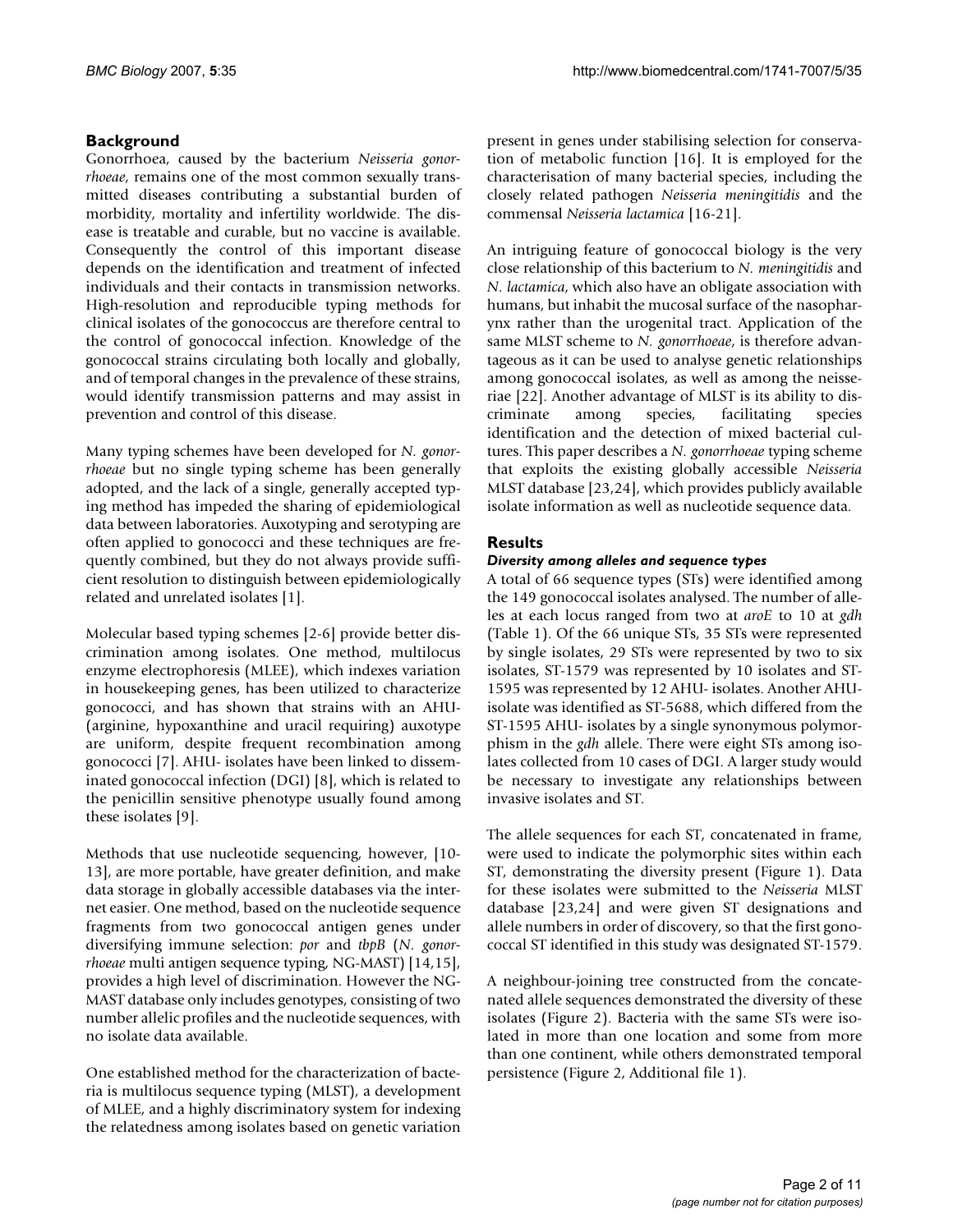|       |              | 149 N. gonorrhoege isolates             |                                     |             | 217 N. meningitidis isolates               |                                    |           | 103 N. lactamica isolates               |                                    |           |
|-------|--------------|-----------------------------------------|-------------------------------------|-------------|--------------------------------------------|------------------------------------|-----------|-----------------------------------------|------------------------------------|-----------|
| Locus | Size<br>(bp) | No. of alleles<br>(no.100)<br>isolates) | No. (%) of<br>polymorph<br>ic sites | $d_N d_S^*$ | No. of alleles<br>(no. / 100)<br>isolates) | No. (%) of<br>polymorphic<br>sites | $d_N/d_S$ | No. of alleles<br>(no.100)<br>isolates) | No. (%) of<br>polymorphic<br>sites | $d_N/d_S$ |
| abcZ  | 432          | 7(5.1)                                  | 6(1.4)                              | 0.177       | 21(9.6)                                    | 75 (17.4)                          | 0.074     | 12(11.7)                                | 45 (10.4)                          | 0.154     |
| adk   | 465          | 3(2.2)                                  | 3(0.6)                              | 0.583       | 19(8.7)                                    | 25(5.4)                            | 0.011     | 18(17.5)                                | 43 (9.3)                           | 0.014     |
| aroE  | 489          | 2(1.5)                                  | (0.2)                               | $0+$        | 21(9.6)                                    | 135 (27.6)                         | 0.295     | 16(15.5)                                | 45(9.2)                            | 0.464     |
| fumC  | 465          | 9(6.6)                                  | 7(1.5)                              | 0.069       | 29(13.3)                                   | 48 (10.3)                          | 0.010     | 19(18.5)                                | 44 (9.5)                           | 0.042     |
| gdh   | 501          | 10(6.7)                                 | 6(1.2)                              | 0.147       | 19(8.7)                                    | 26(5.2)                            | 0.049     | 26(25.2)                                | 46 (9.2)                           | 0.047     |
| pdhC  | 480          | 3(2.2)                                  | 2(0.4)                              | 0.328       | 25(11.5)                                   | 83 (17.3)                          | 0.068     | 11(17.5)                                | 15(3.1)                            | 0.024     |
| pgm   | 450          | 3(2.2)                                  | 2(0.4)                              | 0.298       | 25(11.5)                                   | 81(18.0)                           | 0.113     | 22(21.4)                                | 96(21.3)                           | 0.095     |

**Table 1: Genetic variation in** *Neisseria* **MLST alleles**

\**dN*/*dS* the proportion of nonsynonymous to synonymous nucleotide substitutions

† No nonsynonymous changes present at this locus

#### *Comparisons of* **N. gonorrhoeae** *with* **N. meningitidis**  *and* **N. lactamica**

The allelic diversity within the 149 gonococcal isolates was compared with the diversity within 217 carried meningococci collected in the Czech Republic during 1993 [25] and a subset of 103 *N. lactamica* isolates collected as part of a longitudinal study of *N. lactamica* carriage in infants [20] (Table 1). The number of alleles and the percentage of polymorphic sites per allele were much greater for *N. meningitidis* and *N. lactamica* than for *N. gonorrhoeae*. The ratio of nonsynonymous to synonymous nucleotide substitutions  $(d_N/d_S)$ , calculated as an average over the entire MLST fragment for each locus was < 1 for each species, evidence that the loci used in the *Neisseria* MLST scheme were not subject to diversifying selection.

The number of gonococcal STs was compared to the number of STs among the Czech meningococcal carriage collection, the *N. lactamica* collection, and the collection of 107 meningococcal isolates used to develop the first MLST scheme and chosen to represent the diversity of the meningococcal population worldwide [16] (Table 2). The number of STs per 100 isolates among the gonococci (44) was comparable to the numbers of STs per 100 isolates among the carried meningococci (41) and the collection of 107 meningococci (47). The collection of 103 *N. lactamica* isolates had the highest number of STs per 100 isolates (67). When the collection of gonococcal isolates was divided into individual datasets, the dataset of 53 gonococcal isolates collected worldwide revealed 57 STs per 100 isolates, and the 38 gonococcal isolates collected in Liverpool between 2000 and 2001 comprised 55 STs per 100 isolates, demonstrating a greater number of STs per 100 isolates than in either meningococcal isolate collection.

In each of the collections analysed, many of the isolates had unique STs, with the percentage of unique STs among 53 gonococcal isolates collected worldwide (38%), comparable to that found among the collection of 107 meningococcal isolates (37%). The same percentage of unique alleles was found among 38 gonococcal isolates collected in Liverpool between 2000 and 2001, and the 217 Czech carried meningococci (29%).

Genetic divergence and gene flow  $(F_{ST})$  were calculated between 58 gonococcal isolates collected in Liverpool (1981–1989), 38 gonococcal isolates collected in Liverpool between 2000 and 2001, 53 gonococcal isolates collected worldwide, 217 Czech carried meningococci and 103 *N. lactamica* isolates (Table 3). Fixed differences were present between species but none among the three groups of gonococci. More polymorphisms were shared among the gonococcal groups than among the species, and the percentage nucleotide sequence divergence was greatest

#### **Table 2: Variability in** *Neisseria* **MLST STs**

| Datasets                                                                   | No. of STs<br>(estimated no. of<br>STs/100 isolates) | No. (%) of<br>isolates with<br>unique STs |
|----------------------------------------------------------------------------|------------------------------------------------------|-------------------------------------------|
| 107 meningococcal isolates<br>from the MLST reference<br>strain database   | 50 (47)                                              | 40 (37)                                   |
| 217 carried meningococci<br>collected in the Czech<br>Republic during 1993 | 88 (41)                                              | 63 (29)                                   |
| 103 N. lactamica isolates,<br>collected in Oxfordshire, UK                 | 69 (67)                                              | 53 (51)                                   |
| All 149 gonococcal isolates<br>analysed                                    | 66 (44)                                              | 35(23)                                    |
| 53 gonococcal isolates<br>(collected worldwide)                            | 30 (57)                                              | 20 (38)                                   |
| 58 gonococcal isolates<br>collected in Liverpool<br>between 1981-1989      | 26 (45)                                              | 13(22)                                    |
| 38 gonococcal isolates<br>collected in Liverpool<br>between 2000–2001      | 21(55)                                               | II (29)                                   |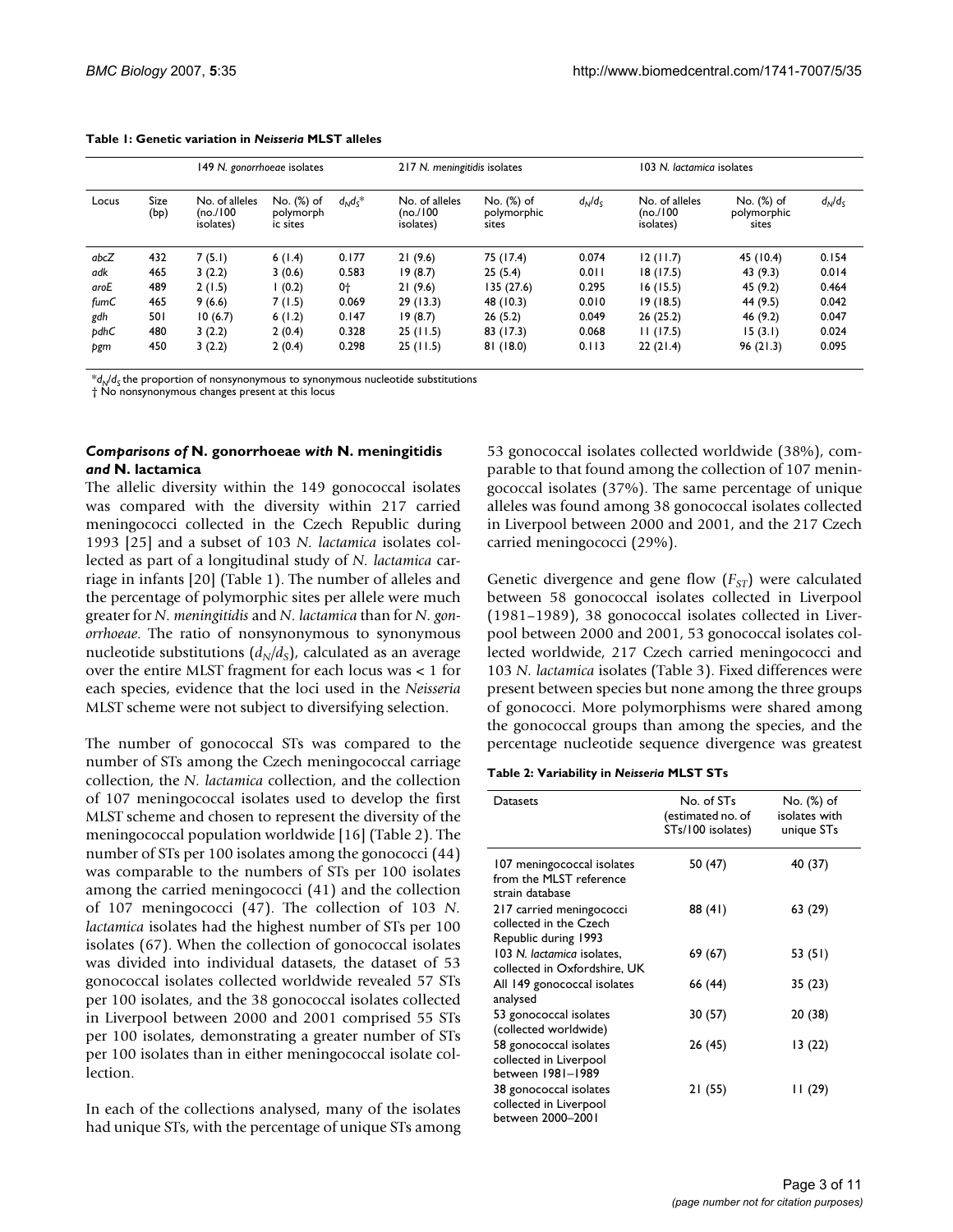|      |                             | aroE |                          |     |  |  |
|------|-----------------------------|------|--------------------------|-----|--|--|
|      |                             |      |                          |     |  |  |
|      |                             | Ш    | 111111111112222233       | 1 r |  |  |
|      |                             |      | 123568245666778890225702 |     |  |  |
|      | 236609616722489677832681707 |      |                          |     |  |  |
|      | 446859516146651226678723586 |      |                          |     |  |  |
| 1897 | GCCCAGGGATTCCTCGCATTACGGTCG |      |                          |     |  |  |
| 1898 | GCCCAGGGATTGCCCGCACCACGGTCG |      |                          |     |  |  |
| 1899 | GCCCAGGGATTCCCTGCACCGCGGTCG |      |                          |     |  |  |
| 1900 | GCCCAGGGATTCCCTGCATCACGGTCG |      |                          |     |  |  |
| 1901 | GCCCAGGGAGTCCTCGCACCACGATCG |      |                          |     |  |  |
| 1902 | GCCCAGGGAGTGCCCGCACCACGATCG |      |                          |     |  |  |
| 1903 | GTCCGGGGATTCTTCGCACCACGATCG |      |                          |     |  |  |
| 1904 | GTCCGGGGATTGCCCGCACCACGATCG |      |                          |     |  |  |
| 1905 | GTCCGGGGAGTCCCCGCATCACGATCG |      |                          |     |  |  |
| 1906 | GCTCGGGGATCCCTTGCATCACGATCG |      |                          |     |  |  |
| 1917 | GCCCGGGGATTCCTCGCATCGCGGTCG |      |                          |     |  |  |
| 1918 | GCCCGGGGATTCCCCGCATCGCGATCC |      |                          |     |  |  |
| 1919 | GTCCGGGGATTCCCCGCACCGCGGTCG |      |                          |     |  |  |
| 1920 | GTCCGGGGATTCCCCGCACCGCGATCG |      |                          |     |  |  |
| 1921 | GCCCGGGGATTCCTCGCACCACGGTCG |      |                          |     |  |  |
| 1922 | GCCCGGGGAGTCCTCGCACCACGGTCG |      |                          |     |  |  |
| 1923 | ATCCGGGGATTCCTCGCACCACGATCC |      |                          |     |  |  |
| 1924 | GCCCGGAAATTCTTCGCACCACGATCC |      |                          |     |  |  |
| 1925 | GTCCGGGGAGTCCCCGCACCACGACCG |      |                          |     |  |  |
| 1926 | GCCCGGGGCTTGCCCGCACCACGACCC |      |                          |     |  |  |
| 1927 | GTCCGGGGATTCCCCGCATCACGGTCG |      |                          |     |  |  |
| 1928 | GTCCGGGGATTCCTCGCATCACGATCG |      |                          |     |  |  |
| 1929 | GCCCGGGGATTCTTCGCACCACAGTCG |      |                          |     |  |  |
| 1930 | GTCCGGGGATTCTTCGCACCACAGTCG |      |                          |     |  |  |
| 1931 | GCCCGGGGATTCTTCGCACCACAATCG |      |                          |     |  |  |
| 1932 | GCCCGGGGATTCCCCGCACTGCGATCG |      |                          |     |  |  |
| 1933 | GTCCGGGGATTCCCCGCACTGCGATCG |      |                          |     |  |  |
| 1934 | GCCCGGGGAGTCTTTACACTGCGATCG |      |                          |     |  |  |
| 1961 | GTCCGGGGATTCCCCGCATCGCGACCG |      |                          |     |  |  |
| 1962 | GCCCGGGGAGTCCTCGCACCACGGTCC |      |                          |     |  |  |
| 1963 | GCCCGGGGATTCCTCGCACCACGATCC |      |                          |     |  |  |
| 1964 | GCCCGGGGATTCCTCGCATCGCGATCG |      |                          |     |  |  |
| 5688 | GCTCGGGGATTCCTTGCATCATGATCG |      |                          |     |  |  |

|      |  | aroE |    | pgm                         |
|------|--|------|----|-----------------------------|
|      |  |      |    |                             |
|      |  |      | 11 |                             |
|      |  |      |    | 111111111112222233          |
|      |  |      |    | 123568245666778890225702    |
|      |  |      |    | 236609616722489677832681707 |
|      |  |      |    | 446859516146651226678723586 |
| 1579 |  |      |    | GCCCAGGGATTCCTCGCACCACGATCG |
| 1580 |  |      |    | GTCCGGGGATTCCTCGCACCACGATCC |
| 1581 |  |      |    | GCCCGGGGATTCTTTACACCACGATCG |
| 1582 |  |      |    | GCCCGGGGAGTCCCCGCACCACGACCG |
| 1583 |  |      |    | GCCCGGGGATTCCTCGCACCACGATCG |
| 1584 |  |      |    | GCCCGGGGATTCCTTGCACCACAATCG |
| 1585 |  |      |    | GTCCGAGGATTCCCCGCATCACGATCG |
| 1586 |  |      |    | GTCCGGGGAGTCCCCGCGTCACGATCG |
| 1587 |  |      |    | GCCCGGGGATTCCCCGCACCACGATCC |
| 1588 |  |      |    | GCCCGGGGATTGCCCGCACCACGGTCG |
| 1589 |  |      |    | GTCCGGGGATTCTTCGCACCACAATCC |
| 1590 |  |      |    | GTCCGGGGATTCCCCGCATCACGATCG |
| 1591 |  |      |    | GCCCGGGGAGTCTTTACACCACGATCG |
| 1592 |  |      |    | GCCCAGGGAGTCCCCGCACCGCGATCG |
| 1593 |  |      |    | GTCTGAGGATTCTTCGCATCACGATCC |
| 1594 |  |      |    | GCCCAGGGATTCCTTGCATTACGGTCG |
| 1595 |  |      |    | GCTCGGGGATTCCTTGCATCACGATCG |
| 1596 |  |      |    | GCCCGGGGATTCCCCGCACCACGGTCG |
| 1597 |  |      |    | GCCCGGGGATTCCCCGCACCACGACCG |
| 1598 |  |      |    | GCCCGGGGATTGCCCGCACCACGATCC |
| 1599 |  |      |    | GCCCGGGGATTCTTCGCACCACGATCG |
| 1600 |  |      |    | GTCCGGGGATTCCCCGCACCACGATCG |
| 1601 |  |      |    | GTCCGGGGATTCCCCGCATCGCGATCG |
| 1602 |  |      |    | GTCCGGGGAGTCCCCGCACCGCGGTCG |
| 1603 |  |      |    | GCCCAGGGATTCCCCGCACCACGGTCG |
| 1889 |  |      |    | GCCCGGGGATTCCCCGCACCGCGATCC |
| 1890 |  |      |    | GCCCGGGGATTCCCCGCATCACGGTCG |
| 1891 |  |      |    | GCCCGGGGATTCCTCGCATCACGATCC |
| 1892 |  |      |    | GCCCGGGGATTCCTTGCATTGCGGTCC |
| 1893 |  |      |    | GCCCGGGGATTCTTCGCACCGCGATCC |
| 1894 |  |      |    | GCCCGGAAATTCTTCGTACCACGATCC |
| 1895 |  |      |    | GCCCAGGGATTCCCCGCATCGCGATCG |
| 1896 |  |      |    | GCCCAGGGATTCCTCGCACCACGATTG |

#### **Figure 1**

**Polymorphic sites in concatenated gonococcal housekeeping gene sequences**. The polymorphic sites are shown for each concatenated sequence of seven housekeeping gene fragments. The positions of the polymorphic sites, and the genes in which they occur are indicated along the top.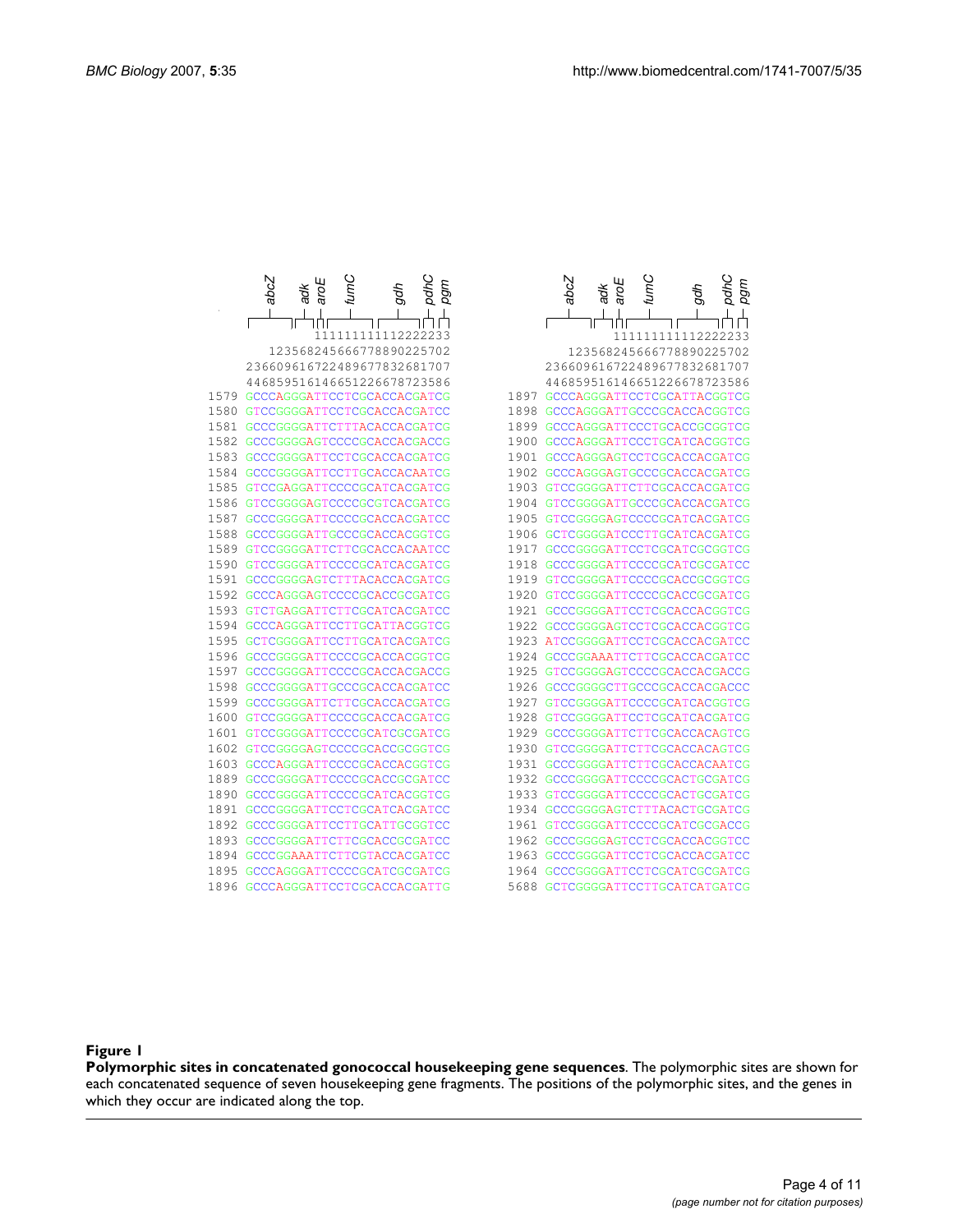

#### Figure 2

**The temporal and geographic distribution of 66 STs described for** *N. gonorrhoeae*. A neighbour-joining tree was constructed from the concatenated MLST sequences from 66 STs obtained from 149 gonococcal isolates. Each circle denotes a particular ST and the countries and regions of isolation, if known are shown. Green circles indicate STs from isolates collected in Liverpool, UK between 1981 and 1991, pink circles indicate STs from isolates collected in Liverpool, UK between 2000 and 2001 and blue circles indicate STs from isolates collected elsewhere, including geographically and epidemiologically unlinked isolates. The two closely related STs obtained from the AHU- isolates are shown.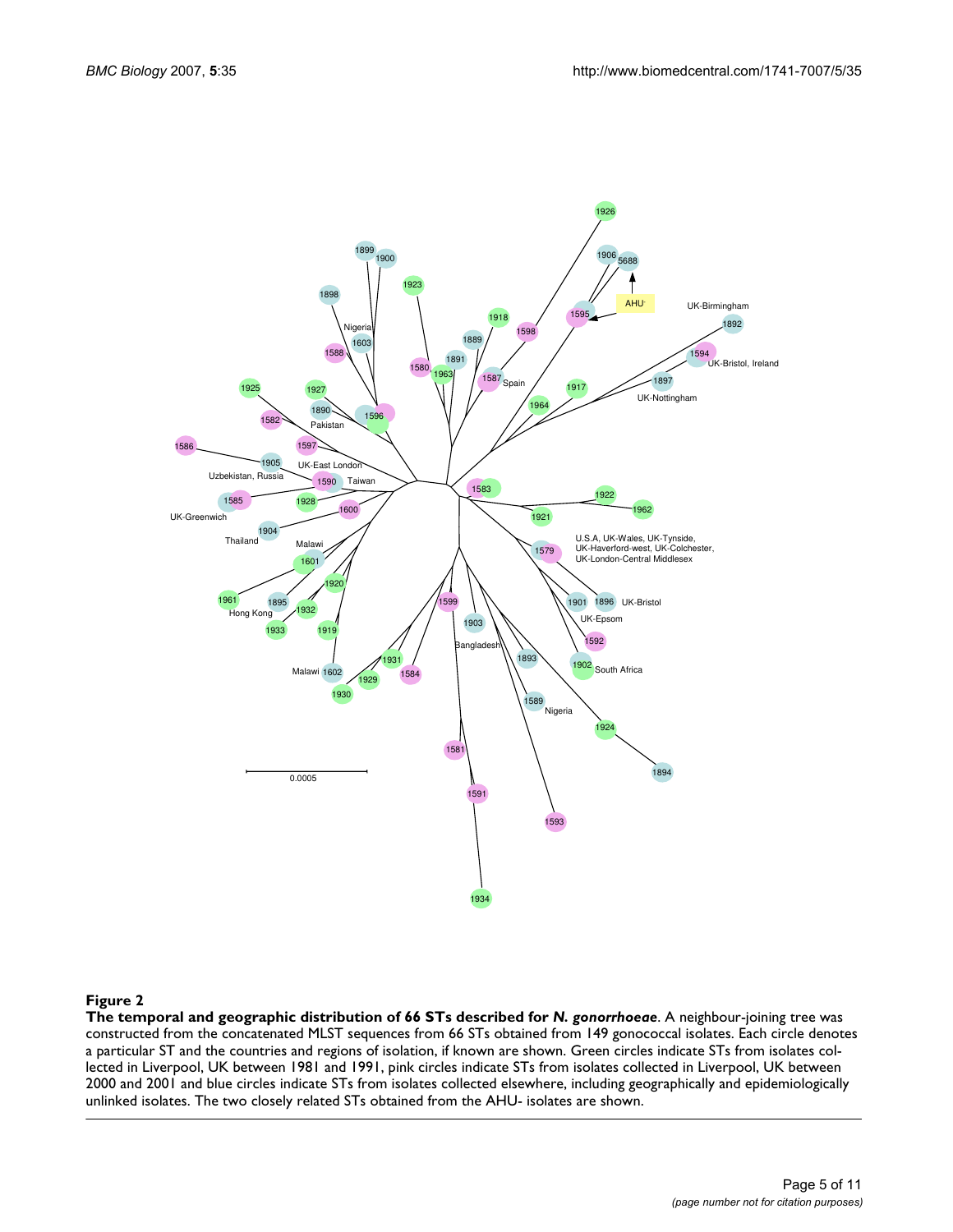between species. The *N. lactamica* nucleotide sequences were the least similar to the gonococcal nucleotide sequences (9.46% divergence). The *F<sub>ST</sub>* value between the two gonococcal groups was close to zero (0.01, 0.02), whereas between gonococci and *N. lactamica* it was 0.79, and between gonococci and *N. meningitidis* it was 0.61. The three gonococcal isolate collections were not significantly different ( $p > 0.05$ ), with no geographic or temporal structuring evident.

To determine whether a clustering algorithm would delineate the three species, a neighbour-joining tree was constructed with the concatenated nucleotide sequences from the 149 *N. gonorrhoeae*, the 103 *N. lactamica*, and the 217 carried meningococci (Figure 3a). This showed three distinct clusters, corresponding to each of the three species, supported by bootstrap values of 100%. Bootstrap values within the clusters were very variable (not shown), suggesting relationships were not well resolved, a finding consistent with high levels of within species recombination. Similar clustering was shown using split decomposition analysis (Figure 3b) [26], although with this method, *N. gonorrhoeae* appeared to form a distinct cluster within the diversity of the meningococcus. No alleles were common to more than one species when 149 gonococci, 324 meningococci, and 103 *N*. *lactamica* isolates were analysed.

The alleles that make up the allelic profile of each ST were examined individually using neighbour-joining trees (data only shown for *gdh*). The tree for the alleles at the *gdh* locus resolved the species into three well-supported groups, producing a tree congruent with that obtained from the concatenated nucleotide sequences (Figure 4). The trees drawn from alleles at the other six loci did not resolve the three species into groups that were congruent with the concatenated nucleotide sequences, although the majority of alleles from the same species formed clusters,

|  | Table 3: Genetic divergence and gene flow between groups |  |  |  |
|--|----------------------------------------------------------|--|--|--|
|  |                                                          |  |  |  |

with the gonococcal alleles forming single tight groups for all seven loci.

#### **Discussion**

It has been suggested that MLST of the pathogen *N. gonorrhoeae* would not provide sufficient discrimination between strains [27], due to the uniformity of its housekeeping genes [28]. The present study has shown that *N. gonorrhoeae* can be typed effectively using the same MLST scheme employed to characterize *N. meningitidis* [16] and *N. lactamica* [20], with a genotypic diversity comparable to that found among meningococcal isolates [25]. Despite high levels of horizontal genetic exchange among gonococci [[2](#page-9-0)], MLST is robust because it is based on data from seven genetic loci distributed around the chromosome and indexes variation that is subject to stabilising selection. It appears to provide a level of discrimination comparable to the NG-MAST typing scheme [15], although this has not been formally validated as different datasets have been used. MLST, however, has the advantage that isolate information is available alongside genotypic data in an established, publicly accessible database [23,24]. Unlike schemes that rely on antigen gene variation [5,15,29], which is subject to diversifying immune selection, MLST data can also be used to examine the evolutionary relationships among strains.

A total of 149 gonococcal isolates were typed by MLST in the present study. While only 27 polymorphisms were detected among the seven loci, a total of 66 unique allele combinations, or STs, were recorded. The low level of nucleotide diversity among gonococci inevitably results in a tighter clustering of these isolates in phylogenetic trees compared to meningococcal and *N. lactamica* isolates when concatenated sequences are analysed. However, the use of allelic profiles demonstrates a comparable level of discriminatory power to MLST of *N. meningitidis* and *N. lactamica*. The gonococcal STs were well differentiated with some showing temporal and geographic persistence.

|                                             | <b>Fixed differences</b> | Shared polymorphisms (total<br>no. of polymorphisms) | Percentage mean nucleotide<br>sequence divergence | $F_{ST}$ *            |
|---------------------------------------------|--------------------------|------------------------------------------------------|---------------------------------------------------|-----------------------|
| 38 N. gonorrhoeae<br>(Liverpool, 2000-2001) | 0                        | 15(23)                                               | 0.14                                              | 0.01 (b > 0.05)       |
| 53 N. gonorrhoeae<br>(collected worldwide)  | 0                        | 15(25)                                               | 0.15                                              | $0.02$ ( $b > 0.05$ ) |
| 103 N. lactamica<br>(Oxfordshire)           | 170                      | 4(530)                                               | 9.46                                              | $0.79$ ( $b < 0.05$ ) |
| 217 N. meningitidis (Czech<br>carriage)     | 64                       | 3(570)                                               | 6.91                                              | 0.61 ( $p < 0.05$ )   |

A total of 58 *N. gonorrhoeae* isolates collected in Liverpool between 1981 and 1989 were compared with collections of *N. gonorrhoeae, N. lactamica and N. meningitidis*.

\*This statistic measures the extent of genetic differentiation and computes an average level of gene flow ( $F_{ST}$  = 0 free genetic recombination,  $F_{ST}$  = 1 recombination unlikely).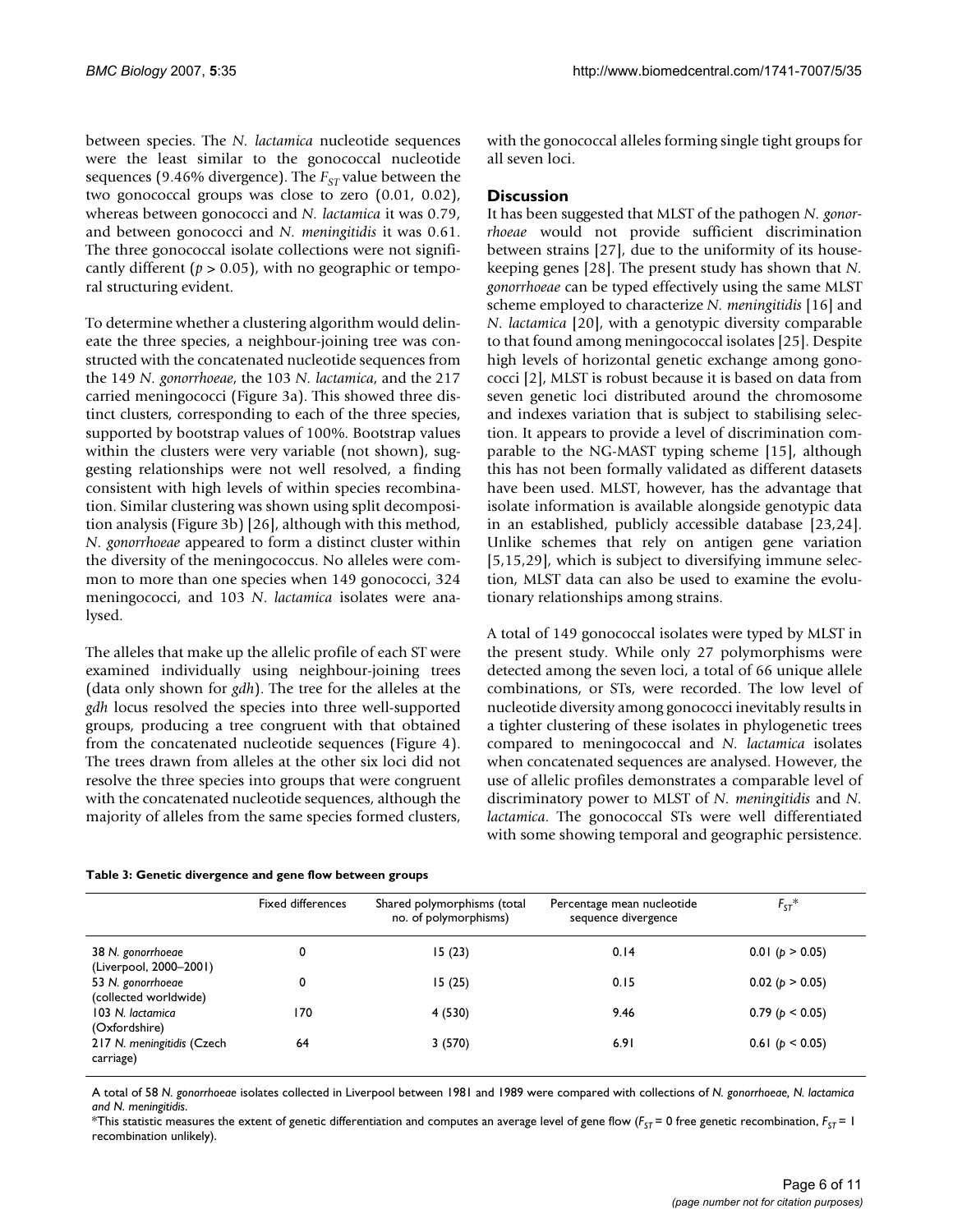

#### **Figure 3**

**MLST data resolves** *N. gonorrhoeae***,** *N. meningitidis*  **and** *N. lactamica* **into three clusters**. (a) A neighbourjoining tree was constructed from the concatenated MLST sequences for each species. (b) A splits graph was constructed from the concatenated MLST sequences for each species. Bootstrap values are indicated for the main branches (2000 replications).

For instance, isolates with ST-1596 and ST-1583 were first isolated in Liverpool during the 1980s and have since been isolated in 2000, suggesting they may have a fitness advantage that has enabled them to persist in the population for over a decade. A total of 31 STs were represented by more than one isolate, with one group, ST-1579 represented by 10 isolates from three different countries, suggesting that isolates were distributed widely and not structured geographically. No temporal structuring was evident either, as the isolates collected in Liverpool between 1981–1989 were not significantly different from those collected in the same location between 2000 and 2001 ( $p > 0.05$ ). While there was no evidence of geographical or temporal structuring in the gonococcal populations, UK isolates predominated in this study and some were from undefined locations, which may have influenced the outcome of the analysis. Structuring may be evident if more geographically and temporally diverse isolate collections were examined by MLST.

MLST provides a useful tool to study both the local and global distribution of isolates such as those with the AHUphenotype, making it possible to track particular variants and examine transmission patterns. Of the 13 AHUgonococci in the present study, 12 had identical genotypes with one differing by a single synonymous mutation at one locus. This illustrates the close relationship of this group and the ability of MLST to differentiate isolates with this auxotype. Further validation of the method would be required before MLST was used to resolve questions related to an outbreak situation and it may be necessary to complement it with antigen gene sequencing, as used in meningococcal epidemiology [30].

As the gonococcal MLST scheme uses nucleotide sequence data from exactly the same gene fragments as the meningococcal scheme, it can be used to compare MLST data from different *Neisseria* species, allowing phylogenetic and population genetic inferences to be made. The gonococcal MLST data were compared to data from studies of *N. meningitidis* and *N. lactamica* isolate collections previously published by the authors [16,20,25]. The use of these data, as opposed to the entire *Neisseria* MLST database was preferred as they had been extensively characterized and their provenance could be confirmed.

Like the *N. lactamica* and *N. meningitidis* alleles, the  $d_N/d_S$ ratios of the gonococcal alleles suggest that these loci evolve slowly and are not affected by diversifying selection, making them suitable for analysing evolutionary relationships among these species. However, this ratio could be affected by the small number of polymorphisms present within the collection. The MLST data for the three individual species were examined using: (1) the allelic profiles, (2) the individual alleles at each locus, and (3) the concatenated sequences for each allelic profile. When the MLST profiles were compared, the STs were unique to each species. The allele sequences were also species specific and no alleles were common among the neisseriae when 149 gonococcal, 324 meningococcal, and 103 *N. lactamica* isolates were examined. When additional *N. lactamica* isolates from the carriage study [20] and from German and Czech collections (unpublished data, not shown) were included in the analysis, only two alleles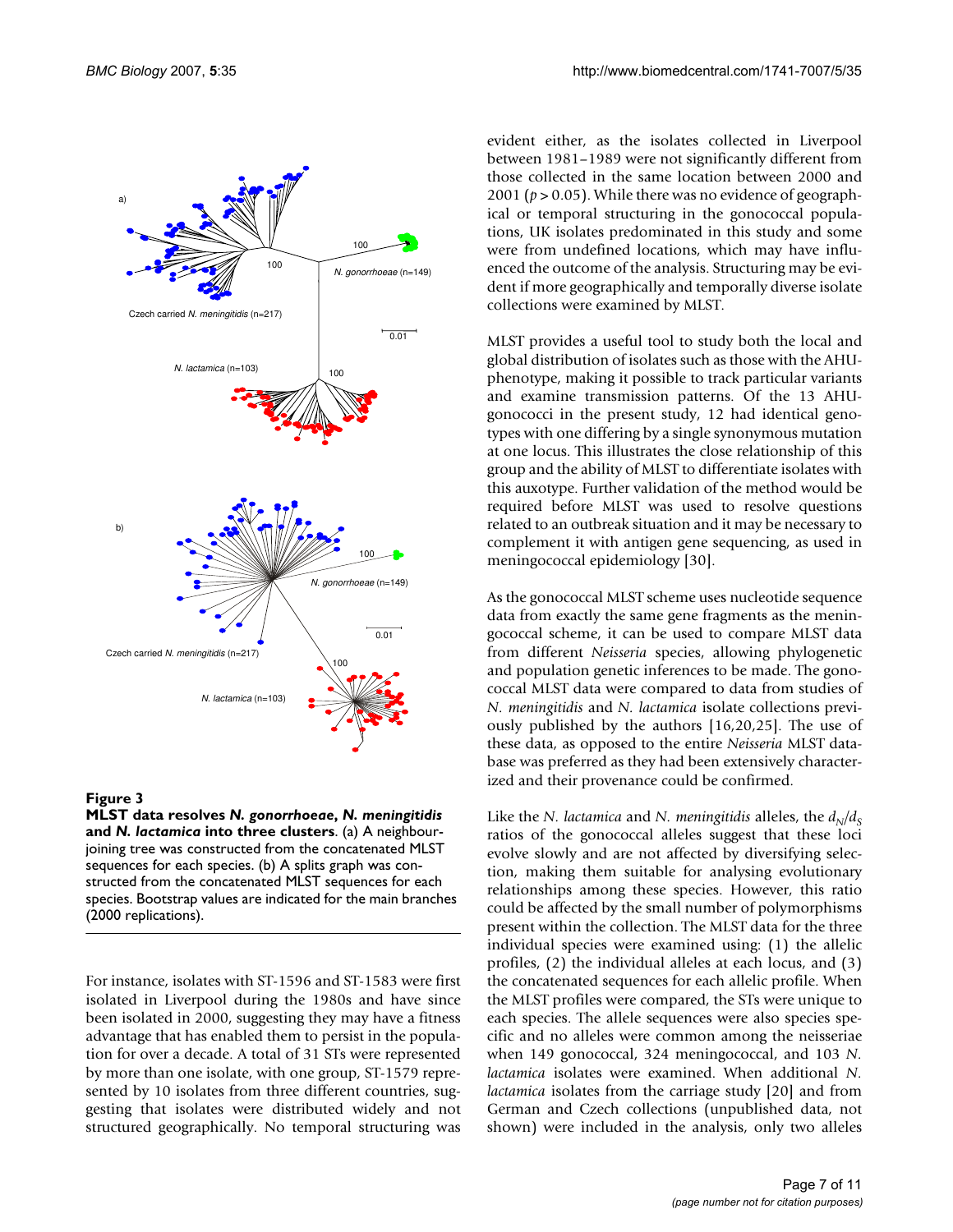

Figure 4

**Alleles from a single locus (***gdh***) resolved species specific clusters**. A neighbour-joining tree was constructed from the *gdh* allele sequences for each species. Bootstrap values are indicated for the main branches (2000 replications).

were common to more than one species. These alleles, at the *pgm* locus, were present among both *N. gonorrhoeae* and *N. lactamica* isolates. Alleles at this locus are among the least variable in gonococci. Thus, it seems more probable that these common alleles are a result of shared ancestry rather than interspecies recombination.

One of the advantages of a common MLST scheme for the neisseriae is that it can be used to distinguish between the *Neisseria* species and to identify unknown or misclassified isolates. Both neighbour-joining and split decomposition methods, using the concatenated MLST data, clustered the isolates into three distinct groups. The clustering of the STs into groups suggests that minimal recombination occurs among the housekeeping genes of these three *Neisseria*. This is confirmed by the *F<sub>ST</sub>* analysis, which suggests low levels of recombination among the species, the high number of fixed differences, the low number of shared polymorphisms, and the lack of alleles shared among species. Interestingly, the split decomposition analysis clustered the gonococcal sequences within the diversity of the meningococcus, reflecting the close ancestral relationship between these bacteria [31].

Although genetic recombination has been reported among *N. gonorrhoeae*, *N. lactamica* and *N. meningitidis* [32,33], the physical and temporal separation of these species within the human host is likely to contribute to a low frequency of interspecies recombination. *N. gonorrhoeae*, which colonises the urogenital tract, is rarely found in children as it is sexually transmitted and is only occasionally found in adult throats; *N. meningitidis* is carried in the throats of approximately 10% of the adult population [34] but is rarely carried by young children and found infrequently in the urogenital tract; *N. lactamica* is carried by only about 2% of adults [35] but is highly prevalent in young children with carriage rates of around 40 % [[36](#page-10-1),[37\]](#page-10-2). While this limits opportunity for interspecies recombination, it does not affect intraspecies recombination, which may occur frequently creating an increasing number of STs from the available pool of alleles for each species, as has been observed in meningococci [25].

The results of the present study are inconsistent with a previous report that the *Neisseria* housekeeping alleles used in MLST were widely distributed among the neisseriae due to frequent interspecies recombination [38]. This was an *in silico* study that compared sets of 500 meningococcal STs downloaded from the *Neisseria* MLST database with all STs assigned to other named *Neisseria* species in the same database. The data that were analysed were not verified experimentally and access to the original samples was not requested. The present study did not include any of the apparently hybrid STs as they did not form part of the coherent populations analysed. We investigated these apparent hybrid STs present in the database for which samples were available. In all cases these were STs generated from historical freeze-dried cultures from which it was impossible to grow live organisms. Further analysis of the DNA samples suggested these were from mixed cultures and that the hybrid STs were a consequence of differential amplification of some loci. In conclusion, the present study finds little experimental support for extensive interspecies recombination among housekeeping genes in the *Neisseria*.

The lack of congruence among all of the phylogenetic trees may be a consequence of either shared ancestry or infrequent genetic exchange among the species. The relatively short lengths of the individual sequences used would also reduce any phylogenetic signal and therefore concatenated sequences were used to improve resolution. Only the tree for the alleles at the *gdh* locus produced a tree congruent with that obtained from the concatenated nucleotide sequences. The *gdh* locus may have evolved more rapidly than the other loci as these species diverged away from the ancestral population, creating *gdh* alleles that appear highly distinct for each species as shown in the *gdh* gene tree.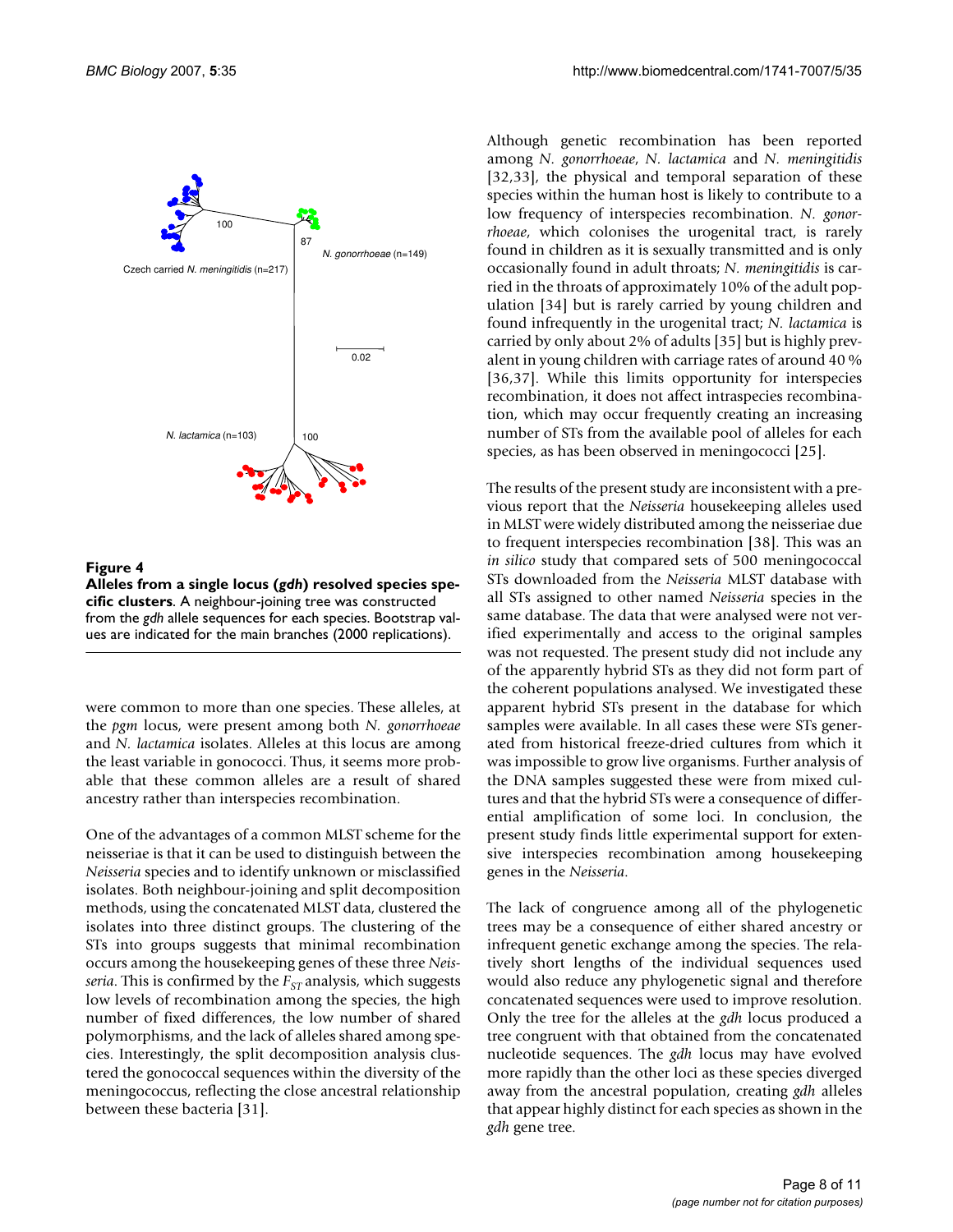| Locus | Name      | Sequence (5'-3')             | Function                     |  |
|-------|-----------|------------------------------|------------------------------|--|
| abcZ  | abcZ-PI   | AATCGTTTATGTACCGCAGG         | Amplification and sequencing |  |
| abcZ  | abcZ-S2   | GAGAACGAGCCGGGATAGGA         | Amplification and sequencing |  |
| adk   | adk-PI    | ATGGCAGTTTGTGCAGTTGG         | Amplification                |  |
| adk   | adk-P2    | <b>GATTTAAACAGCGATTGCCC</b>  | Amplification                |  |
| adk   | adk-SI    | AGGCTGGCACGCCCTTGG           | Sequencing                   |  |
| adk   | adk-S2    | <b>CAATACTTCGGCTTTCACGG</b>  | Sequencing                   |  |
| aroE  | aroE-PI   | ACGCATTTGCGCCGACATC          | Amplification and sequencing |  |
| aroE  | aroE-P2   | ATCAGGGCTTTTTTCAGGTT         | Amplification                |  |
| aroE  | aroE-S2   | <b>ATGATGTTGCCGTACACATA</b>  | Sequencing                   |  |
| fumC  | fumC-PI   | CACCGAACACGACACGATGG         | Amplification                |  |
| fumC  | fumC-P2   | <b>ACGACCAGTTCGTCAAACTC</b>  | Amplification                |  |
| fumC  | $fumC-S1$ | TCCGGCTTGCCGTTTGTCAG         | Sequencing                   |  |
| fumC  | $fumC-S2$ | TTGTAGGCGGTTTTGGCGAC         | Sequencing                   |  |
| gdh   | gdh-PI    | ATCAATACCGATGTGGCGCGT        | Amplification                |  |
| gdh   | gdh-P2    | <b>GGTTTTCATCTGCGTATAGAG</b> | Amplification and sequencing |  |
| gdh   | gdh-S3    | <b>CCTTGGCAAAGAAAGCCTGC</b>  | Sequencing                   |  |
| pdhC  | pdhC-PI   | <b>GGTTTCCAACGTATCGGCGAC</b> | Amplification                |  |
| pdhC  | pdhC-P2   | ATCGGCTTTGATGCCGTATTT        | Amplification and sequencing |  |
| pdhC  | pdhC-SI   | <b>TCTACTACATCACCCTGATG</b>  | Sequencing                   |  |
| pgm   | pgm-S1    | CGGCGATGCCGACCGCTTGG         | Amplification and sequencing |  |
| pgm   | pgm-S2    | <b>GGTGATGATTTCGGTTGCGCC</b> | Amplification and sequencing |  |

Oligonucleotide primers were as previously published [16,25].

The species specificity of the *gdh* alleles and the congruence of the *gdh* gene tree with that produced from the concatenated sequences suggest that analysing sequences at this locus alone may be useful in differentiating among these three species and might help identify misclassified isolates. Occasionally *Neisseria* are misidentified [[39,](#page-10-3)40], therefore a typing tool that can be exploited to differentiate species using either MLST profiles, allele sequences at particular loci or the concatenated gene sequences, could prove extremely helpful alongside traditional microbiological methods. This is especially important if commensal species are misidentified as *N. gonorrhoeae*, which could lead to serious social, legal and medical consequences [41].

Although a number of other commensal neisseriae have been typed (unpublished results from the MLST database [23,24]), these were not included in this study as too few isolates of these species have been typed for robust, meaningful analyses. MLST of representative collections of these other commensals, in particular *Neisseria polysaccharea* and *Neisseria cinerea*, which are closely related to the pathogenic *Neisseria* [[42\]](#page-10-4) would be advantageous, as knowledge of the genotypes of these species could be applied to species definitions and could facilitate identification of misclassified isolates.

# **Conclusion**

This analysis has shown that MLST can be used effectively to characterise *N. gonorrhoeae* collections, obtained both locally and globally, and has demonstrated a level of discrimination that appears comparable to that determined for the meningococcus using MLST [16,25] and the gonococcus using the NG-MAST scheme [15]. As an identical scheme has been used to characterize both *N. meningitidis* and *N. lactamica*, these data can be exploited to help define the three species, using either STs, individual alleles, in particular those at the *gdh* locus, or by concatenating the MLST data.

# **Methods**

#### *Bacterial isolates*

A total of 149 gonococcal DNA samples were analysed, including 58 from Liverpool, collected between 1981 and 1991 and 38 from Liverpool collected between 2000 and 2001, one of which was known to be AHU-. A collection of 33 samples were obtained from isolates provided by the Genitourinary Infections Reference Laboratory, Gonococcus Reference Unit, Public Health Laboratory, Bristol, UK, and consisted of isolates that were geographically and epidemiologically unlinked. These included 12 isolates from cases of uncomplicated gonorrhoea from the UK (Colchester, London-Central Middlesex, South Wales, Epsom, Bristol, East London, Tyneside, Greenwich, Nottingham, Haverfordwest, and Birmingham), 11 isolates from cases of uncomplicated gonorrhoea from elsewhere in the world (Thailand, USA, South Africa, Pakistan, Uzbekistan, Hong Kong, Ireland, Bangladesh, Russia, Taiwan, and Spain), and 10 isolates from different and unrelated cases of DGI (five blood cultures and five joint fluid isolates). The remaining DNA samples were obtained from five isolates collected in Africa (two from Malawi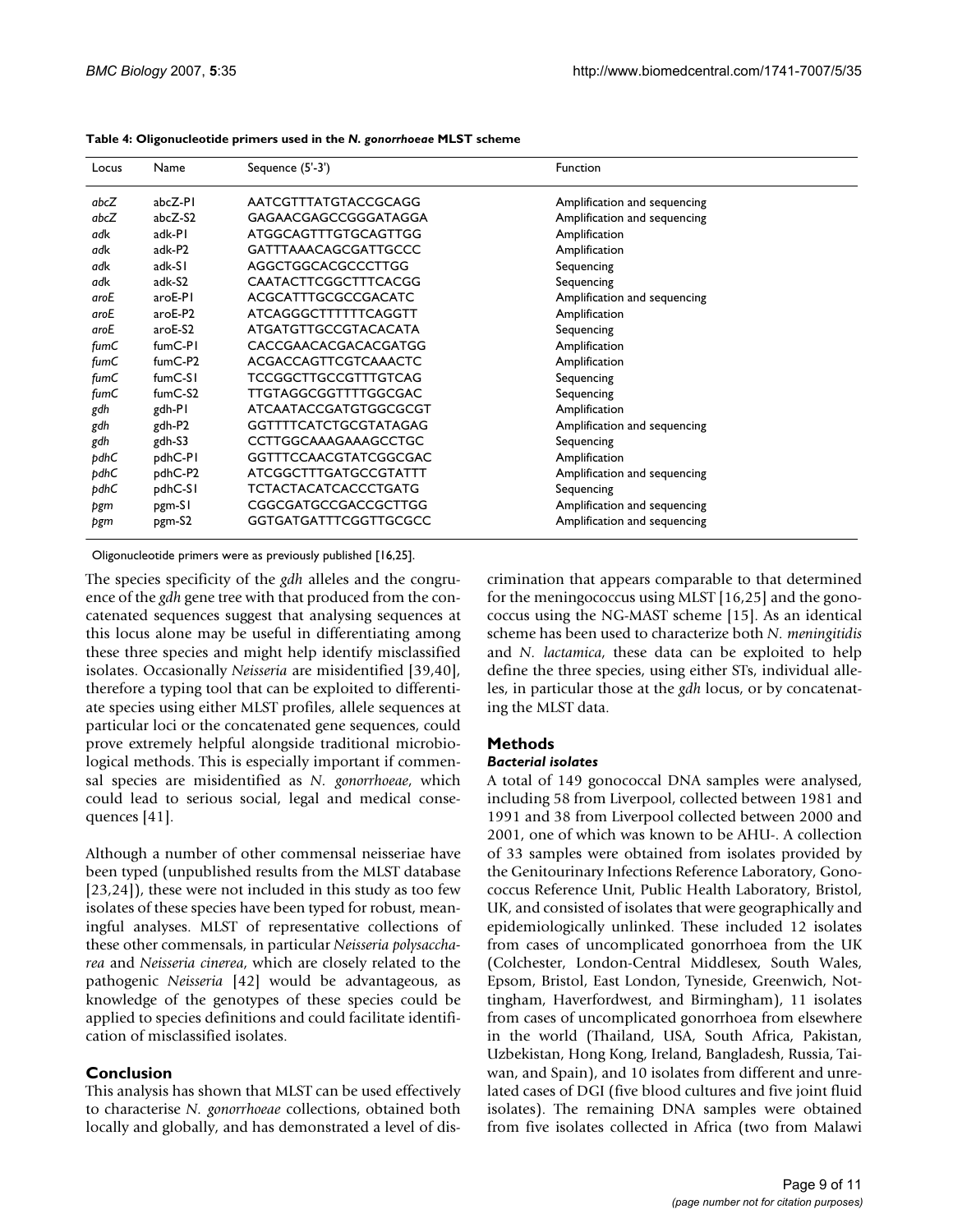and three from Nigeria), a collection of 12 AHU- isolates, and three reference isolates (FA19, FA1090, F62). Information regarding these isolates is available from the *Neisseria* MLST database [23,24].

#### *DNA preparation*

DNA was extracted from 100  $\mu$  of boiled cell suspensions obtained from gonococci collected in Liverpool with the Isoquick nucleic acid extraction kit (ISC Bioexpress, Kaysville, UT, USA), used in accordance with the manufacturer's instructions. Samples collected elsewhere were provided as pure chromosomal DNA.

# *MLST*

PCR amplifications and sequencing of the seven *Neisseria* MLST housekeeping gene fragments: *abcZ*, *adk*, *aroE, fumC, gdh*, *pdhC*, and *pgm* were undertaken with the oligonucleotide primers detailed in Table 4 using the protocol described previously [43]. All nucleotide sequences were determined directly from the PCR products. Briefly, sequence templates were generated using the PCR, and purified by precipitation with polyethylene glycol and sodium chloride [44]. The termination products were generated by cycle sequencing with the appropriate primers and BigDye terminators (Applied Biosystems). The products were then separated with an ABI prism 3700 automated DNA analyser. The sequence of each strand was determined at least once, and the resultant DNA sequences were assembled using the STADEN suite of computer programs [45]. Allele numbers and sequence types (STs) were assigned by querying the *Neisseria* MLST database [23,24].

# *Data analysis*

The computer program START, version 1.05 [46] was utilised to examine the number of polymorphic sites and the ratios of nonsynonymous to synonymous nucleotide substitutions  $(d_N/d_S)$  among the alleles. Nucleotide sequences from the seven loci were concatenated in-frame to produce single sequences of length 3282 bp for each ST, using the concatenation tool found at the PubMLST website [23,24]. DnaSP, version 4 [47], was used to calculate shared polymorphisms and fixed differences [48] between the isolate collections, and *F<sub>ST</sub>* values [49] were calculated using Arlequin, version 2, [50]. The  $F_{ST}$  statistic measures the extent of genetic differentiation and computes an average level of gene flow, so that an *F<sub>ST</sub>* value of zero would indicate free genetic recombination, whereas an *F<sub>ST</sub> value* of one would indicate that recombination is unlikely). Neighbour-joining trees were drawn from the concatenated MLST alleles and the individual allele sequences using MEGA, version 2.1 [51], which was also used to measure nucleotide sequence divergence. All three coding positions were examined and the Kimura 2-parameter distance correction [52] was applied. The concatenated

sequence data were also visualised using split decomposition analysis, using hamming distances with SplitsTree, version 3.1 [53]. The reliability of the inferred phylogenies was evaluated using bootstrap tests (2000 replications).

# **Authors' contributions**

JSB designed the study, undertook MLST of the *N. gonorrhoeae* isolates, analysed and interpreted the results, and drafted the manuscript. KAJ reviewed the manuscript and maintains the *Neisseria* MLST website and database. MCJM conceived of the study and contributed to the drafting of the manuscript. IMF contributed to the drafting of the manuscript. CAH, NJS and PFS provided DNA samples from gonococcal isolate collections and provided information relating to these isolates, where available.

#### **Additional material**

#### **Additional file 1**

*The 149 gonococcal isolates used in this study in MS Word format* Click here for file

[\[http://www.biomedcentral.com/content/supplementary/1741-](http://www.biomedcentral.com/content/supplementary/1741-7007-5-35-S1.doc) 7007-5-35-S1.doc]

# **Acknowledgements**

We thank Mary O'Leary (University of Pittsburgh) for assistance with data analysis. This publication made use of the *Neisseria* Multilocus Sequence Typing website developed by Keith Jolley and Man-Suen Chan and sited at the University of Oxford [24]. The development of the site has been funded by the Wellcome Trust and European Union. JSB, KAJ and MCJM were funded by the Wellcome Trust.

#### **References**

- 1. Sarafian SK, Knapp JS: **Molecular epidemiology of gonorrhea.** *Clin Microbiol Revs* 1989, **2(Suppl):**S49-55.
- <span id="page-9-0"></span>2. O'Rourke M, Stevens E: **Genetic structure of** *Neisseria gonorrhoeae* **[populations: a non-clonal pathogen.](http://www.ncbi.nlm.nih.gov/entrez/query.fcgi?cmd=Retrieve&db=PubMed&dopt=Abstract&list_uids=8277244)** *J Gen Microbiol* 1993, **139:**2603-2611.
- 3. Cooke SJ, de la Paz H, La Poh C, Ison CA, Heckels JE: **Variation within serovars of** *Neisseria gonorrhoeae* **[detected by struc](http://www.ncbi.nlm.nih.gov/entrez/query.fcgi?cmd=Retrieve&db=PubMed&dopt=Abstract&list_uids=9141704)[tural analysis of outer-membrane protein PIB and by pulsed](http://www.ncbi.nlm.nih.gov/entrez/query.fcgi?cmd=Retrieve&db=PubMed&dopt=Abstract&list_uids=9141704)[field gel electrophoresis.](http://www.ncbi.nlm.nih.gov/entrez/query.fcgi?cmd=Retrieve&db=PubMed&dopt=Abstract&list_uids=9141704)** *Microbiology* 1997, **143:**1415-1422.
- Ng LK, Dillon JR: Typing by serovar, antibiogram, plasmid con**tent, riboprobing, and isoenzyme typing to determine whether** *Neisseria gonorrhoeae* **[isolates requiring proline, cit](http://www.ncbi.nlm.nih.gov/entrez/query.fcgi?cmd=Retrieve&db=PubMed&dopt=Abstract&list_uids=8100243)[rulline, and uracil for growth are clonal.](http://www.ncbi.nlm.nih.gov/entrez/query.fcgi?cmd=Retrieve&db=PubMed&dopt=Abstract&list_uids=8100243)** *J Clin Microbiol* 1993, **31:**1555-1561.
- 5. O'Rourke M, Ison CA, Renton AM, Spratt BG: **[Opa-typing: a high](http://www.ncbi.nlm.nih.gov/entrez/query.fcgi?cmd=Retrieve&db=PubMed&dopt=Abstract&list_uids=8596436) [resolution tool for studying the epidemiology of gonorrhoea.](http://www.ncbi.nlm.nih.gov/entrez/query.fcgi?cmd=Retrieve&db=PubMed&dopt=Abstract&list_uids=8596436)** *Mol Microbiol* 1995, **17:**865-875.
- <span id="page-9-1"></span>6. Thompson DK, Deal CD, Ison CA, Zenilman JM, Bash MC: **A typing system for** *Neisseria gonorrhoeae* **[based on biotinylated oligo](http://www.ncbi.nlm.nih.gov/entrez/query.fcgi?cmd=Retrieve&db=PubMed&dopt=Abstract&list_uids=10823765)[nucleotide probes to PIB gene variable regions.](http://www.ncbi.nlm.nih.gov/entrez/query.fcgi?cmd=Retrieve&db=PubMed&dopt=Abstract&list_uids=10823765)** *J Infect Dis* 2000, **181:**1652-1660.
- <span id="page-9-2"></span>7. Gutjahr TS, O'Rourke M, Ison CA, Spratt BG: **Arginine-, hypoxanthine-, uracil-requiring isolates of** *Neisseria gonorrhoeae* **[are a](http://www.ncbi.nlm.nih.gov/entrez/query.fcgi?cmd=Retrieve&db=PubMed&dopt=Abstract&list_uids=9043139) [clonal lineage within a non-clonal population.](http://www.ncbi.nlm.nih.gov/entrez/query.fcgi?cmd=Retrieve&db=PubMed&dopt=Abstract&list_uids=9043139)** *Microbiology* 1997, **143:**633-640.
- <span id="page-9-3"></span>8. Knapp JS, Holmes KK: **Disseminated gonococcal infections caused by** *Neisseria gonorrhoeae* **[with unique nutritional](http://www.ncbi.nlm.nih.gov/entrez/query.fcgi?cmd=Retrieve&db=PubMed&dopt=Abstract&list_uids=125773) [requirements.](http://www.ncbi.nlm.nih.gov/entrez/query.fcgi?cmd=Retrieve&db=PubMed&dopt=Abstract&list_uids=125773)** *J Infect Dis* 1975, **132:**204-208.